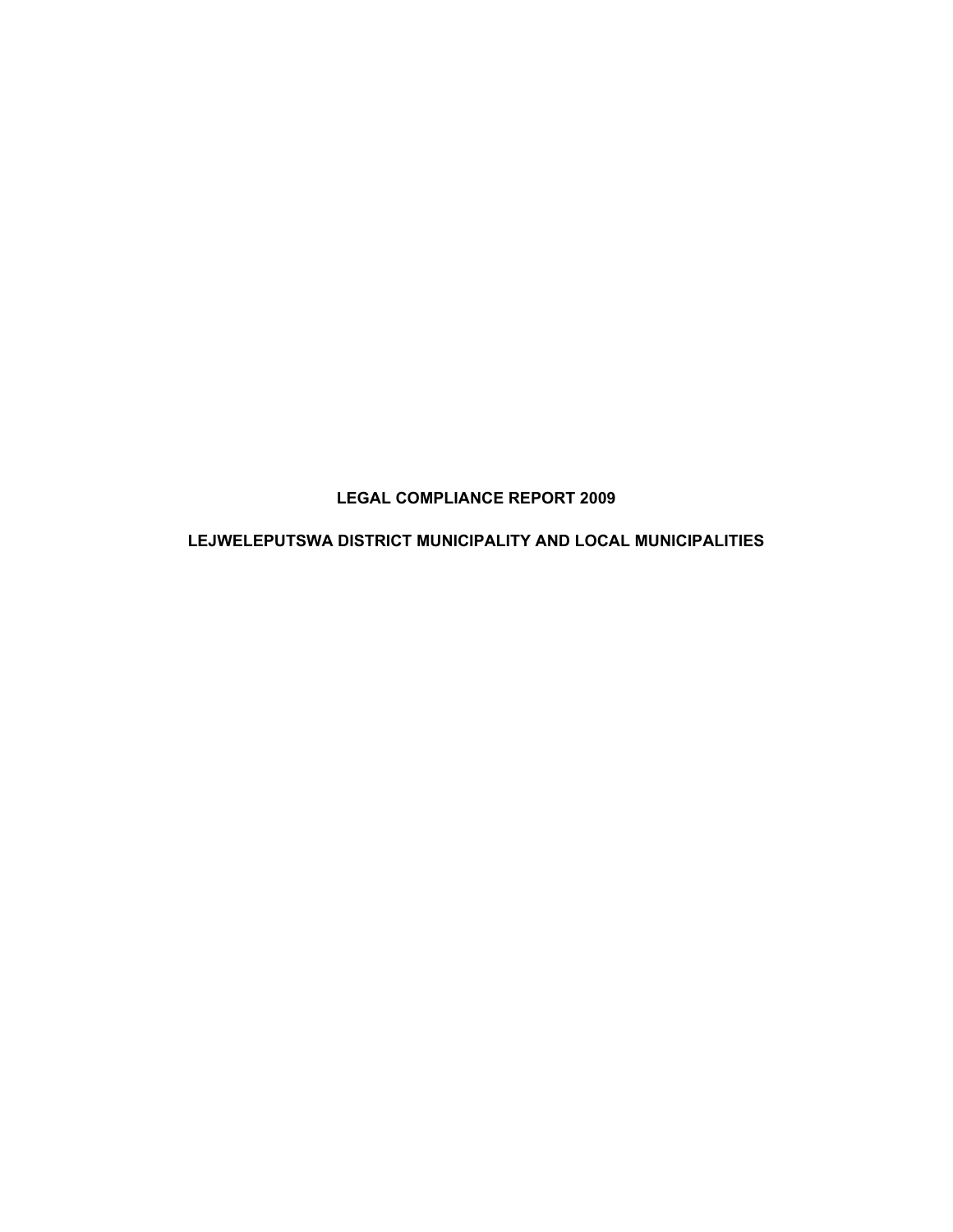### **LEJWELEPUTSWA DISTRICT MUNICIPALITY**

#### **Non-compliance with applicable legislation**

#### **Municipal Finance Management Act, 2003 (Act No. 56 of 2003) (MFMA)**

- 1. Contrary to section 65(2)(e) of the MFMA, invoices amounting to R351 477 were not paid within 30 days of receipt of the invoice, while it could not be confirmed that invoices amounting to R1 693 544 were paid within 30 days of receipt of the invoice, as the invoices did not contain a date stamp indicating the date on which they were received.
- 2. The submission of the annual reports and financial statements of the Lejwe Le Putswa Development Agency for 2006-07 was not adequately monitored, as required by section 128 of the MFMA.
- 3 Unauthorised expenditure of R1 306 077 for the previous financial year has not been authorised in an adjustment budget or certified by the municipal council, after investigation by a council committee, as irrecoverable and written off by the council, as required in terms of section 32(2)(a) of the MFMA.
- 4. Irregular, fruitless and wasteful expenditure of R6 361 015 incurred during the previous financial year has not been recovered or, after investigation by a council committee, certified by the council as irrecoverable and written off, as required by section 32(2)(b) of the MFMA.
- 5. Contrary to section 32(4) of the MFMA, the mayor, the MEC for local government in the province and the Auditor-General were not informed in writing of the unauthorised and irregular expenditure incurred during the current financial year.
- 6. Evidence could not be obtained that the mid-year budget and performance of the Lejweleputswa Development Agency (Pty) Ltd was assessed by the municipality, as required in terms of section 72 of the MFMA

#### **Local Government: Municipal Systems Act**

- 1. Two members of the council did not declare their financial interests, as required by schedule 1 of the Local Government: Municipal Systems Act, 2000 (Act No. 32 of 2000) (MSA).
- 2. In terms of section 121(3)(c) of the MFMA, the annual report of a municipality must include the annual performance report of the municipality prepared by the municipality in terms of section 46 of the MSA
- 3. The key performance indicators set by the municipality did not include four general key performance indicators applicable to the municipality, as prescribed in terms of section 43(1) of the MSA.
- 4. The municipality did not develop and implement mechanisms, systems and processes for auditing the results of performance measurement as part of its internal auditing processes, as required in terms of section 45 of the MSA
- 5. A functioning performance audit committee, as required by section 14(2)(a) of the Planning and Performance Management Regulations,2001, did not exist during the year under review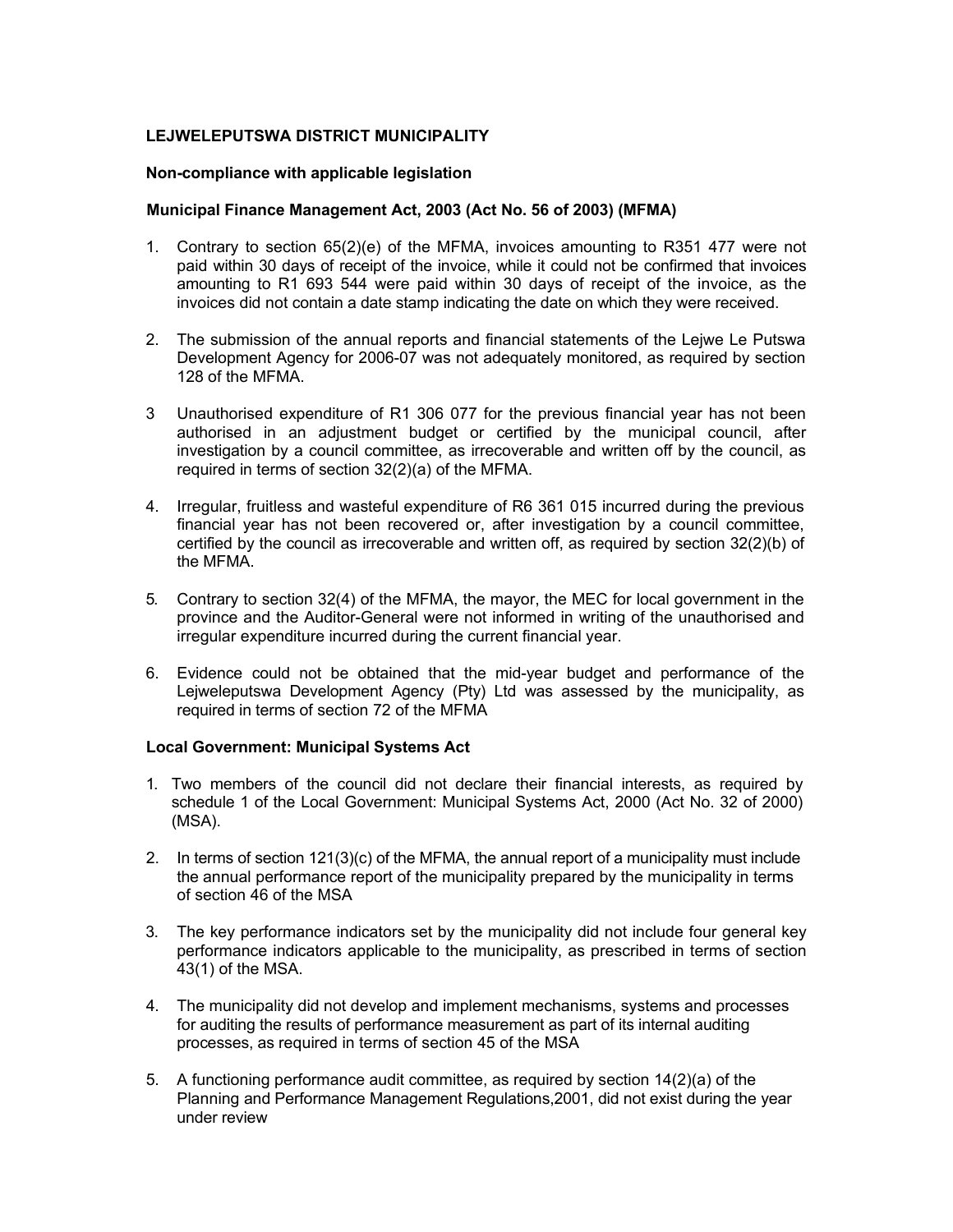6. The municipality did not report on 10 predetermined objectives, as required by sections 41(1 )(c) and 46 of the MSA

### **MASILONYANA**

#### **Non-compliance with applicable legislation**

#### **Municipal Finance Management Act, 2003 (Act No. 56 of 2003) (MFMA)**

- 1. The municipality did not comply with various sections of the MFMA. No disclosure of such non-compliance was made in the financial statements as required by section 125(2)(e).
- 2. Section 131(1) of the MFMA requires that action must be taken on the Auditor-General's report. The municipality did not comply with this section as very little was done regarding the prior year's findings.
- 3. No evidence could be provided that a fraud prevention plan existed and that a risk assessment had been performed, as required by section 62(1) of the MFMA.
- 4. Section 21 (1b) requires that the mayor should, at least 10 months before the start of the budget year, table in the municipal council a time schedule for the budget outlining key deadlines. Proof thereof could not be submitted to audit.
- 5. No proof could be obtained that the approved budget had been submitted to the National Treasury as required by section 24(3).
- 6. The monthly reports were not submitted timeously to the National Treasury as required by section 71.
- 7. The municipality did not submit an annual report which includes the annual performance report of the municipality prepared by the municipality in terms of section 46 of the MSA, as required by section 121(3) of the MFMA

#### **Local Government: Municipal Systems Act, 2000 (Act No. 32 of 2000) (MSA)**

- 1. The human resource capacity was not developed to a level which enabled it to perform its functions and exercise its powers in an economical, effective, efficient and accountable way, as required by section 68.
- 2. The municipality's credit control and debt collection policies were not implemented and these policies were not monitored, as required by sections 99 and 100.
- 3. Declarations of interest, as required by schedule 1 to the MSA, could not be obtained for councillors (paragraph 5 of the code of conduct for councillors) or managers (paragraph 5 of the code of conduct for municipal staff members) for the year under review.
- 4. In terms of section 121(3)(c) of the MFMA, the annual report of a municipality must include the annual performance report of the municipality prepared by the municipality in terms of section 46 of MSA.
- 5. The integrated development plan of the municipality did not include the key performance indicators and performance targets determined in terms of its performance management system, as required by section 26(i) of the Local Government: Municipal Systems Act,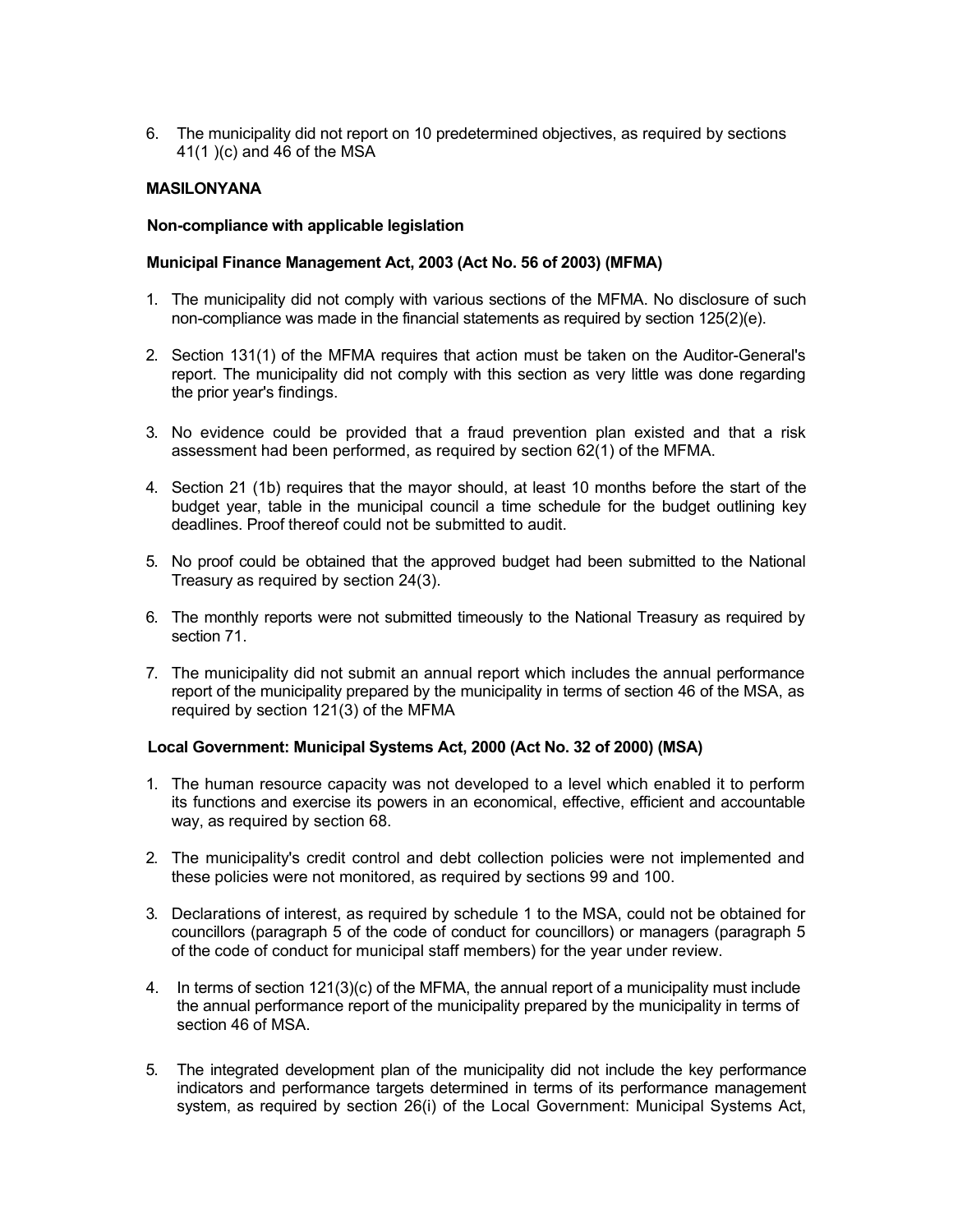2000 (Act No. 32 of 2000) (MSA)

- 6. The integrated development plan did not reflect a financial plan, which must also include a budget projection for at least the next three years as required by section 26(h) of the MSA
- 7. No proof could be provided that the municipality had given the local community at least 21 days to comment on the final draft of its integrated development plan before the plan was submitted to the council for adoption as required by regulation 15(3) of the Local Government: Municipal Planning and Performance Management Regulations, 2001
- 8. No proof could be provided that the municipality had afforded the local community at least 21 days to comment on the final draft of its integrated development plan before the plan is submitted to the council for adoption as required by section 25(4) of the MSA
- 9. No proof could be provided that the municipal council had reviewed its integrated development plan annually in accordance with an assessment of its performance measurements as required by section 34 of the MSA.
- 10. No evidence could be provided that the municipality had a performance management system framework including all detail as required by regulation 7.
- 11. The municipality did not set measurable performance targets with regard to each of its development priority and objective as required by section 41(1)(b) of the MSA
- 12. The municipality did not developed a service delivery and budget implementation plan with the relevant service delivery targets and performance indicators for each quarter as required by *MFMA circular 13.*
- 13. The municipality did not establish a process of regular reporting to the council, other political structures, political office-bearers and staff of the municipality as is required by section 41(1) of the MSA.
- 14. The accounting officer of a municipality did not by 25 January assess the performance of the municipality during the first half of the financial year, taking into account the municipality's service delivery performance during the first half of the financial year and the service delivery targets and performance indicators set in the service delivery and budget implementation plan, as required by section 72(1) of the MFMA.

## **TSWELOPELE**

#### **Non-compliance with applicable legislation**

## **Municipal Finance Management Act, 2003 (Act No. 56 of 2003) (MFMA)**

- 1. Contrary to section 9(b) of the MFMA, the accounting officer did not submit the name of each bank where the municipality holds a bank account, and the type and number of each account to both the provincial treasury and the Auditor-General.
- 2. Contrary to section 20(1) of the Environment Conservation Act, (Act No. 73 of 1989), the municipality does not have a permit for a landfill site in the Bultfontein area.
- 3. Contrary to section 62 of MFMA, the municipality did not implement and monitor the risk management policy approved by the council.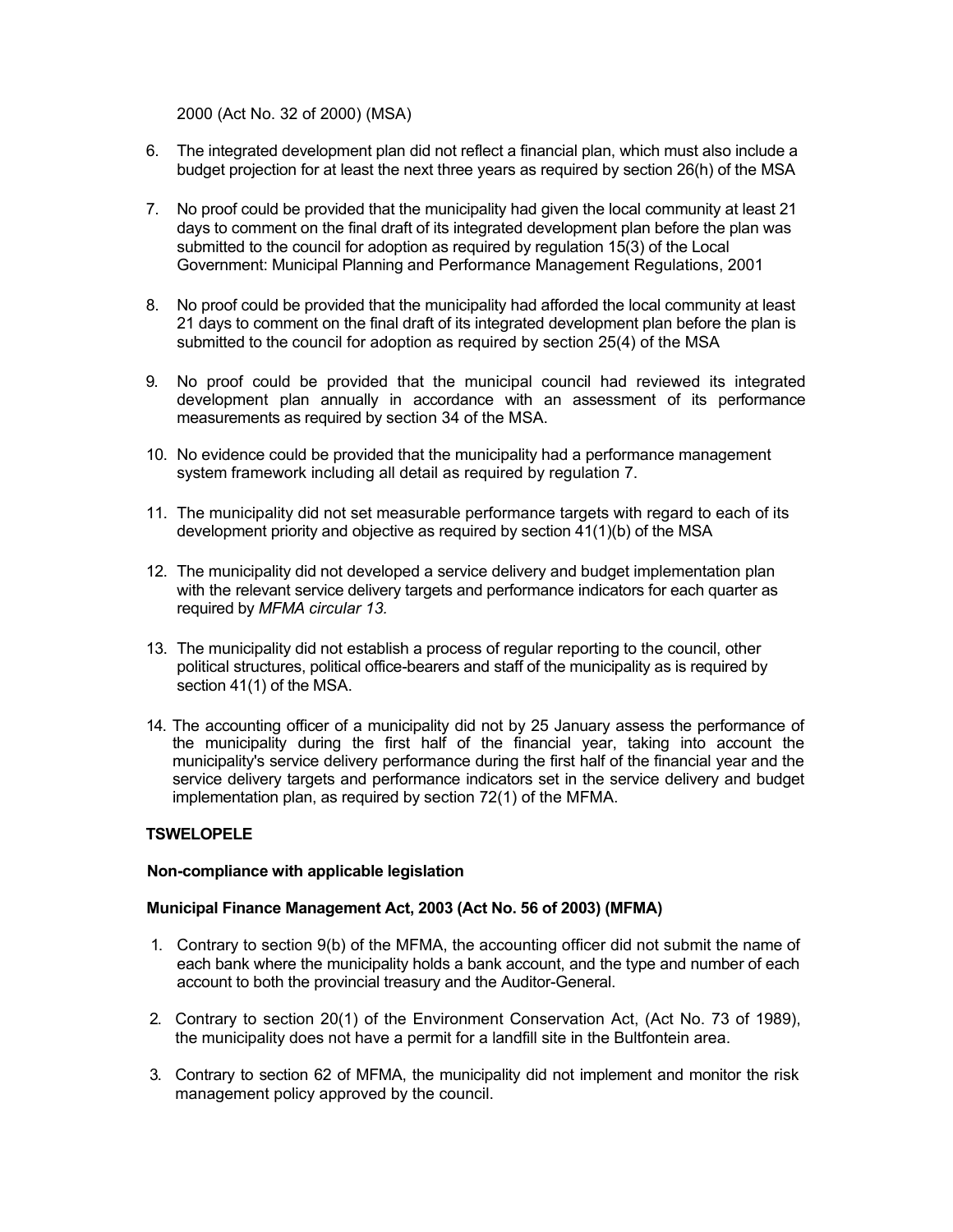- 4. Contrary to section 62 of MFMA, the fraud prevention plan was not implemented although it was approved by council.
- 5. Contrary to section 165(2)(b)(vii) of the MFMA, the accounting officer did not report regularly to the municipality's audit committee on matters relating to compliance with all legislation applicable to the municipality.
- 6. The registered certificate issued by the Registrar of Companies on close corporations in respect of the following service providers could not be made available.
- 7. The supply chain management policy (SCMP), which is effective as from 1 March 2006, states that no goods, services or the execution of work to an amount over R2 000 (VAT inclusive) up to R10 000 (VAT inclusive) shall be acquired unless three verbal quotations have been obtained. A verbal quotation shall only be accepted against written confirmation of the quoted price. Contrary to the above, no visible proof could be found that three quotations had been requested from three different suppliers when procuring the goods.
- 8. No proof was provided that the municipality had informed National Treasury about awarding contracts valued above R100 000 up to R6 002 319, as required by MFMA Circular No. 34.
- 9. In terms of section 121(3)(c) of the Municipal Finance Management Act, 2003 (Act No. 56 of 2003), section 20(1 )(c) of the Public Audit Act, 2004 (Act No. 25 of 2004), stipulates that an audit report must reflect an audit opinion or conclusion relating to the performance of the auditee against predetermined objectives. No annual performance information report was provided for audit purposes.
- 10. No evidence could be provided that the following contractor was registered and their CIDB grading could not be found in the contract file despite the fact that regulations in terms of the Construction Industry Development Board Act, 2000 (Act No. 38 of 2000) stipulates that a municipality classified as a medium-capacity municipality must be registered at the CIDB as from 30 July 2006. A municipality classified as a medium-capacity municipality in *Government Notice 733 of 1 July 2004* "Local Government: Municipal Finance Management Act 2003 Delays and exemptions", on 30 July 2006, and the above organs of state must apply the register of contractors to their procurement processes as contemplated in section 16(4) of the act as from the above dates and in accordance with Part IV of these Regulations.
- 11. The municipality did not have a bad debt policy to determine the manner in which provision for bad debts should be raised and under which conditions bad debts should be written off, contrary to section  $64(2)(a)$  of the MFMA which stipulates that the accounting officer of a municipality must take all reasonable steps to ensure that the municipality has effective revenue collection systems consistent with section 95 of the Municipal Systems Act and the municipality's credit control and debt collection policy. In terms of this section the accounting officer must ensure that the municipality has and maintains a system of internal control in respect of debtors and revenue. The matter was reported in both the 2005-06 and 2006-07 financial years.
- 12. Section 64(3) of the MFMA stipulates that the accounting officer must immediately inform the National Treasury of any payments due by an organ of state to the municipality in respect of municipal tax or for municipal services, if such payments were regularly in arrears for periods of more than 30 days. Some organs of state had accounts in arrears for longer than the prescribed limits.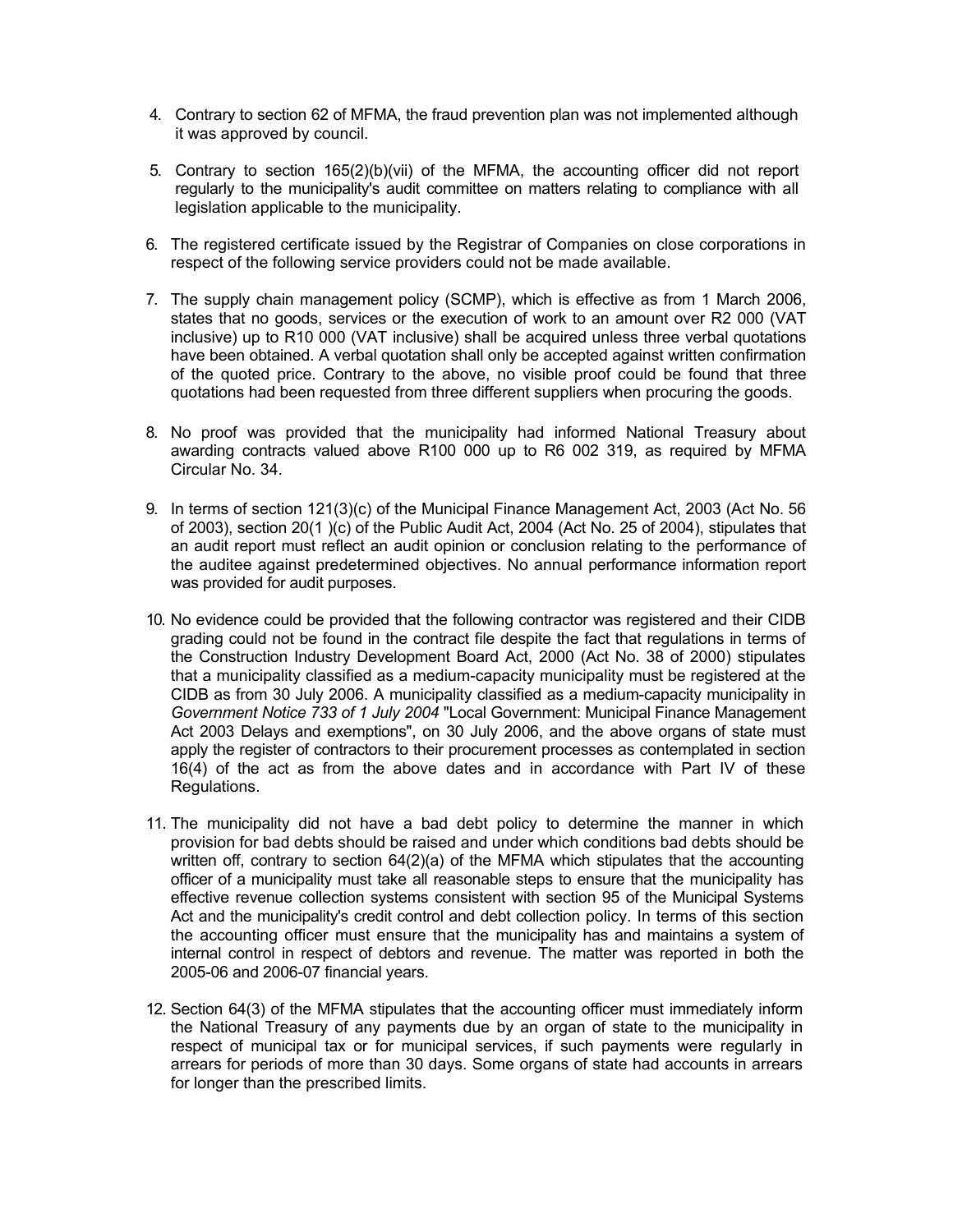13. In terms of section 121(3)(c) of the MFMA, the annual report of a municipality must include the annual performance report of the municipality prepared by the municipality in terms of section 46 of the Local Government: Municipal Systems Act 2000 (Act No. 32 of 2000) (MSA).

## **MATJHABENG**

#### **Non-compliance with applicable legislation**

### **Municipal Finance Management Act, 2003 (Act No. 56 of 2003) (MFMA)**

- 1. Contrary to the requirements of section 64(3) of the MFMA, proof could not be obtained that the accounting officer had informed National Treasury of payments due by an organ of state to the municipality in respect of municipal tax or municipal services. The outstanding government debtors as at 30 June 2008 amounted to R7 522 325 of which R5 981 011 had been outstanding for a period of 90 days and longer
- 2. Income from traffic fines was not paid into the municipality's primary bank account as required by section 8(2) of the MFMA.
- 3. Proof could not be obtained that the accounting officer had promptly notified National Treasury in the prescribed format regarding the municipality's bank overdrawn position as required by section 70(2) of the MFMA.
- 4. The executive mayor of the municipality did not table the annual budget at a council meeting at least 90 days before the start of the budget year as required by section 16(2) of the MFMA.
- 5. All money owing by the municipality was not paid within 30 days of receiving the relevant invoice or statement. Payments of R5 595 110 were not paid within the prescribed time frame as is required by section 65(2)(e) of the MFMA.
- 6. Contrary to the requirements of section 32(2)(a) of the MFMA, proof could not be obtained that the municipality had taken any steps to recover unauthorised expenditure of R58 801 154 as disclosed in note 24.1 to the financial statements.
- 7. Proof could not be obtained that the accounting officer had submitted the oversight report to the provincial legislature within seven days after the municipal council adopted this report, as required by section 132(2) of the MFMA.
- 8. Proof could not be obtained that the municipality's service delivery and budget implementation plan had been approved by the executive mayor within 28 days after the approval of the budget as required by section 53(1)(c)(ii) of the MFMA.
- 9. Proof could not be obtained that the accounting officer had submitted a report to the executive mayor within 10 days after the end of each month on the state of the municipality's budget as required by section 71(1) of the MFMA.
- 10. Contrary to the requirements of section 32(4)(a)-(c) of the MFMA, proof could not be obtained that the accounting officer had informed the executive mayor, the MEC for local government in the province and the Auditor-General In writing of any unauthorised, irregular or fruitless and wasteful expenditure incurred by the municipality

#### **Local Government: Municipal Structures Act, 1998 (Act No. 117 of 1998)**